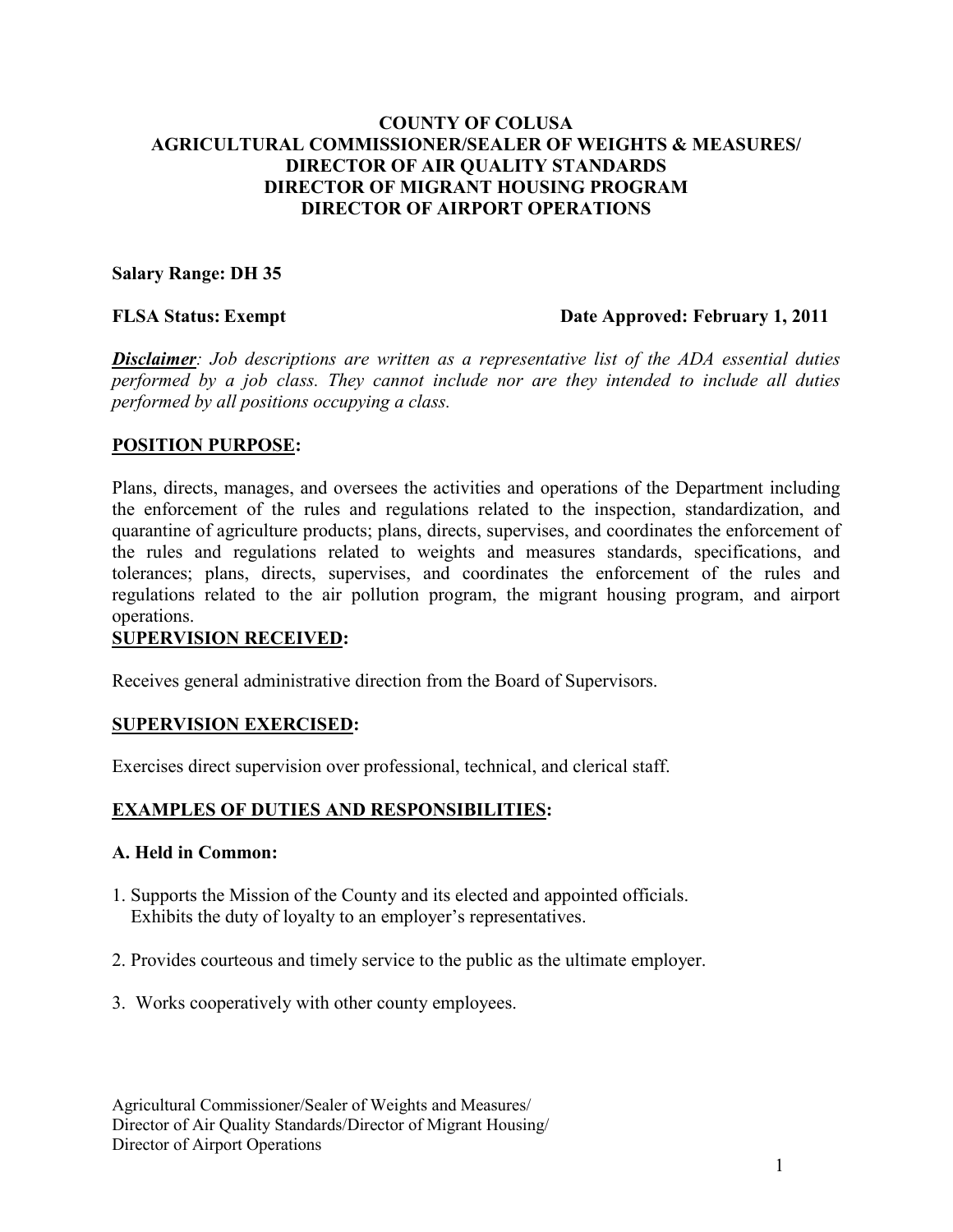# **B. Essential Job Specific Duties:**

- 1. Assumes full management responsibility for all department services and activities; recommends and administers policies and procedures.
- 2. Manages the development and implementation of department goals, objectives, policies, and priorities for each assigned service area; establishes, within county policy, appropriate service and staffing levels; allocates resources accordingly.
- 3. Directs, oversees, and participates in the management of agricultural, weights and measures, air pollution control, migrant housing program, airport operations, and vegetation and environmental management programs.
- 4. Continuously monitors and evaluates the efficiency and effectiveness of service delivery methods and procedures; assesses and monitors workload, administrative and support systems, and internal reporting relationships; identifies opportunities for improvement; directs the implementation of changes.
- 5. Coordinates department activities with those of other departments and outside agencies and organizations; provides staff assistance to the Board of Supervisors; prepares and presents staff reports and other necessary correspondence.

# **C. Other Job Specific Duties**

- 1. Manages and participates in the development and administration of the agriculture commission, weights and measures, migrant housing program, airport operations, vegetation and environmental management, and air pollution control department budget; directs the forecast of additional funds needed for staffing, equipment, materials, and supplies; directs the monitoring of and approve expenditures; directs the preparation of and implement budgetary adjustments.
- 2. Represents the department to other county departments, elected officials, and outside agencies; explains, justifies, and defends department programs, policies, and activities; negotiates and resolves sensitive, significant, and controversial issues.
- 3. Plans, directs, and coordinates, through subordinate level managers, the department's work plan; meets with management staff to identify and resolve problems; assigns projects and programmatic areas of responsibility; reviews and evaluates work methods and procedures.
- 4. Participates on a variety of boards and commissions; attends and participates in professional groups and committees.
- 5. Selects, trains, motivates, and evaluates personnel; provides or coordinates staff training; works with employees to correct deficiencies.

Agricultural Commissioner/Sealer of Weights and Measures/ Director of Air Quality Standards/Director of Migrant Housing/ Director of Airport Operations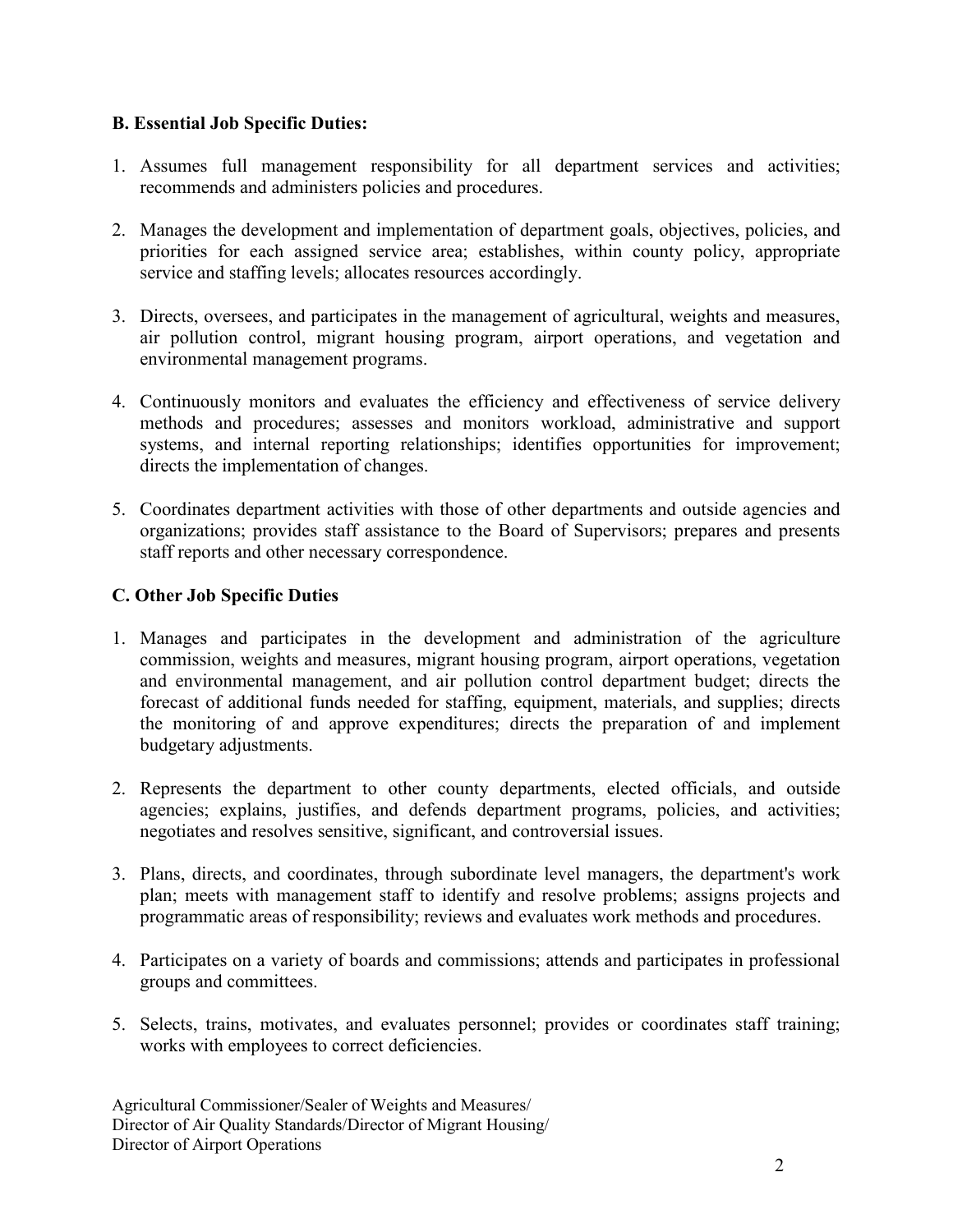- 6. Prepares and submits annual financial statements of county agriculture, weights and measures, migrant housing, and air pollution program, to state agencies; prepares and submits annual reports.
- 7. Assesses civil penalties for violations of agriculture and air pollution control laws and regulations; conducts public hearings on regulation and fee changes.
- 8. Responds to and resolves difficult and sensitive citizen inquiries and complaints.
- 9. Prepares reports and news releases; maintains records.
- 10. Performs related duties as required.

# **REPRESENTATIVE COMPETENCIES AND QUALIFICATIONS:**

*The requirements listed below are representative of the knowledge, skill and ability required to satisfactorily perform the job's essential duties and responsibilities.* 

# **Knowledge of:**

Organizational and management practices as applied to the analysis and evaluation of programs, policies and operational needs.

Modern and complex principles and practices of agricultural, weights and measures, air pollution control, migrant housing program, airport operations*,* and vegetation and environmental management program development and administration.

Principles and practices of organization, administration and personnel management.

Proper pesticide use and enforcement methods.

Methods to control and eradicate various weeds and pests.

Types of weighing and measuring devices, and methods used in verifying the accuracy and content of packaged commodities.

Physical principles, mechanics, construction, operation and maintenance of weighing and measuring devices.

Principles and practices of budget preparation and administration.

Principles of supervision, training and performance evaluation.

Federal, state, and local laws, codes and regulations.

Modern office procedures and equipment including computers.

Word processing and other related software applications.

# **Ability to:**

Plan, organize, direct and coordinate the work of management, supervisory, professional, and technical personnel; delegate authority and responsibility.

Provide administrative and professional leadership and direction for the department.

Develop, implement and administer goals, objectives, and procedures for providing effective and efficient services.

Analyze problems, identify alternative solutions, project consequences of proposed actions and implement recommendations in support of goals.

Research, analyze, and evaluate new service delivery methods, procedures and techniques.

Agricultural Commissioner/Sealer of Weights and Measures/ Director of Air Quality Standards/Director of Migrant Housing/ Director of Airport Operations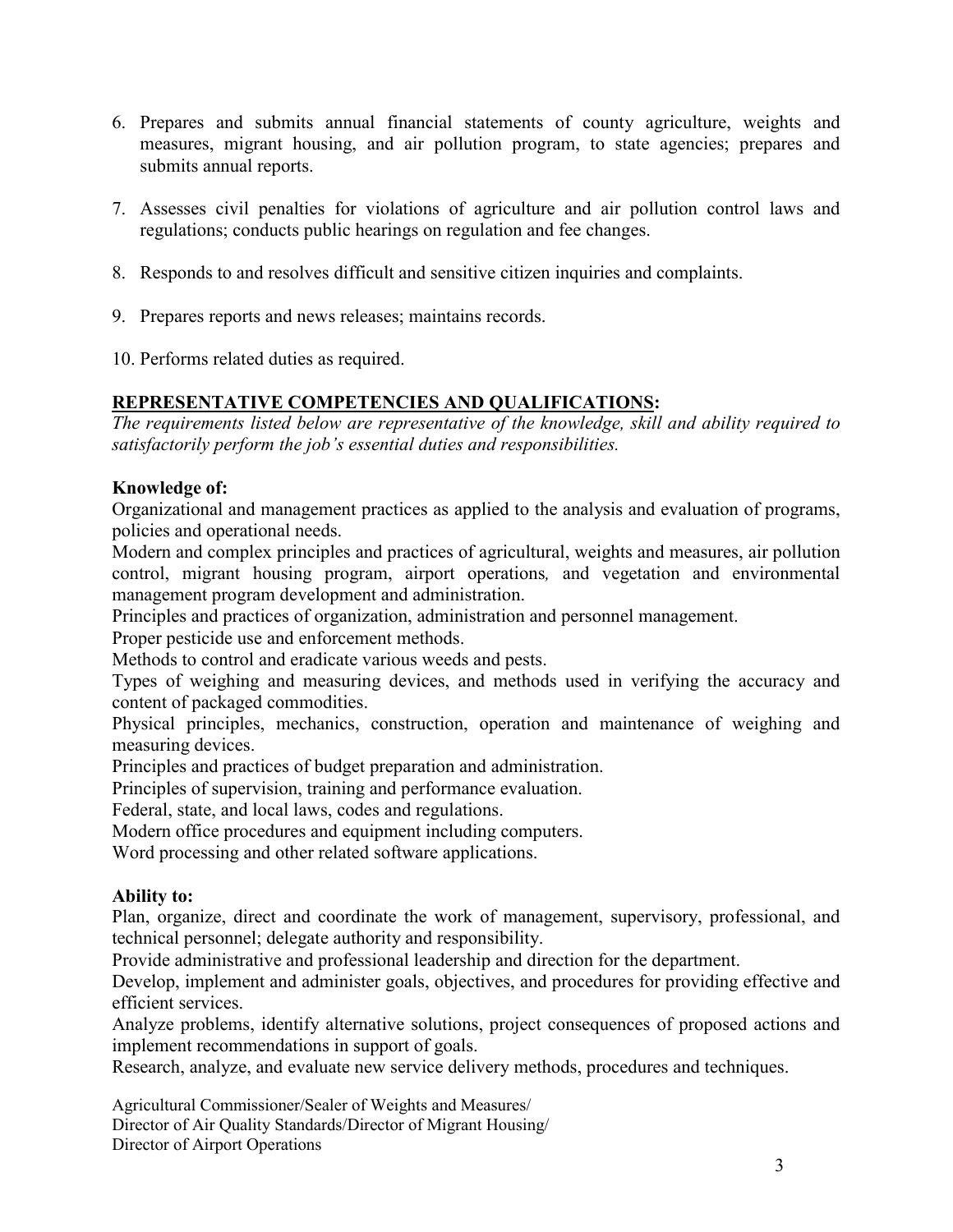Effectively administer a variety of agricultural, weights and measures, air pollution control, vegetation and environmental management programs and activities.

Enforce rules and regulations regarding assigned programs in a fair and impartial manner.

Interpret and apply federal, state, and local policies, procedures, laws and regulations.

Identify and respond to community and Board of Supervisors issues, concerns and needs.

Prepare and administer large and complex budgets.

Allocate limited resources in a cost effective manner.

Gain cooperation through discussion and persuasion.

Prepare clear and concise administrative and financial reports.

Select, supervise, train, and evaluate assigned staff.

Establish and maintain effective working relationships with those contacted in the course of work including County and other government officials, community groups, the general public, and media representatives.

Communicate effectively verbally and in writing.

Work with accuracy and attention to detail.

Operate and use modern office equipment.

Effectively organize and prioritize assigned work.

## **EDUCATION AND EXPERIENCE:**

*The following requirements generally demonstrate possession of the minimum requisite knowledge and ability necessary to perform the duties of the position.*

- Bachelors degree in agriculture, biology, chemistry, physics, engineering or a related field.
- Five (5) years of experience in performing agricultural inspection and weights and measures work, including at least three (3) years of administrative and supervisory responsibility.
- A valid State of California driver's license and an acceptable driving record. A valid County Agricultural Commissioner and County Sealer of Weights and Measures State registered license.

# **WORKING CONDITIONS:**

*The work environment characteristics described are representative of those an employee encounters in performing the essential functions of this job.* 

- *Work is primarily performed indoors.*
- *Noise level is quiet to moderately quiet.*
- *Occasional exposure to dust, chemicals, fumes, odors, and gases.*
- *Occasionally works around machinery having moving parts.*

Agricultural Commissioner/Sealer of Weights and Measures/ Director of Air Quality Standards/Director of Migrant Housing/ Director of Airport Operations